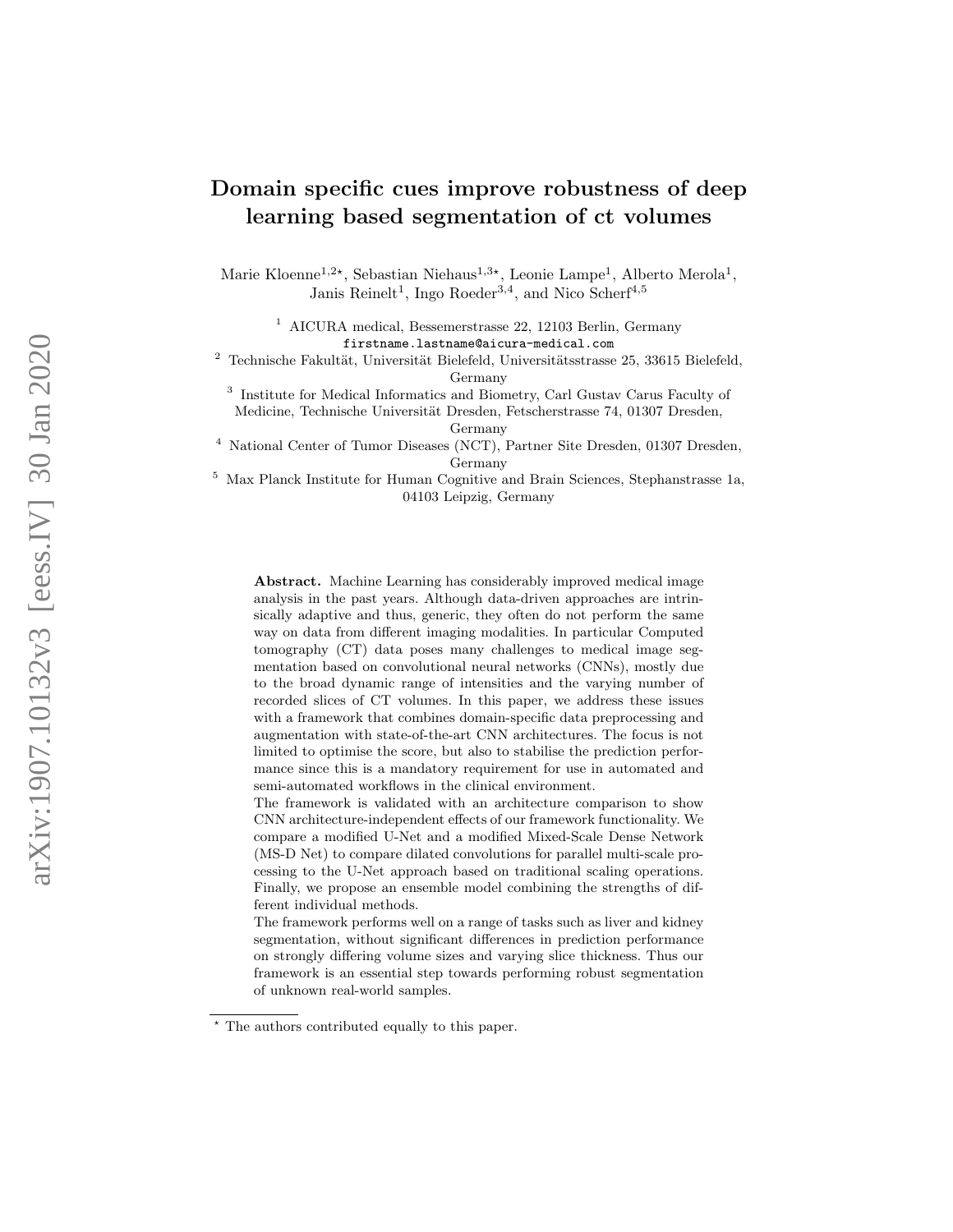# Introduction

Spatial characteristics of tumours like size, shape, location or growth pattern are central clinical features. Changes in these characteristics are essential indicators of disease progression and treatment effects. Automated, quantitative assessment of these characteristics and their changes from radiological images would yield an efficient and objective tool for radiologists to monitor the course of the disease. Thus, a reliable and accurate automated segmentation method is desirable to extract spatial tumour and organ characteristics from computed tomography (CT) volumes.

In recent years, convolutional neural networks (CNNs) (Krizhevsky, Sutskever, & Hinton, 2012) became the state of the art method for image segmentation, as well as many other tasks in computer vision (Voulodimos, Doulamis, Doulamis, & Protopapadakis, 2018), such as image classification, object detection and object tracking (Moen et al., 2019). The applications of CNNs are diverse, but the general data handling or preprocessing is often very similar in each case since the feature extraction is performed internally by the CNN itself. Improvements in the application of CNNs for medical image processing often address the neural network architecture, the training algorithm or the use case (Minnemaa et al., 2018; Chlebus, Schenk, Moltz, van Ginneken, & Hahn, 2018). At the same time, most authors tend to ignore the data handling itself, treating medical images such as CT volumes the same way as grayscale images or RGB images just with additional dimensions.

However, this approach neglects prior information about the specific physical processes that underlie images acquisition and determine image contrast, possibly leading to suboptimal and sometimes inaccurate image analysis. For instance, while most image formats map pixels on relative scales of a few hundred values, voxels in CT volumes are mapped on the Hounsfield scale (Broder, 2011), a quantitative mapping of radiodensity calibrated such that the value for air is -1000 Hounsfield Units (HU) and that for water is 0 HU, with values in the human body reaching up to about 2000 HU (cortical bone). Therefore, in contrast to most standard images where pixel intensities themselves might not be meaningful, the actual grey values of CT volumes carry tissue-specific information (Brenner, 2007), and special consideration is required to leverage it.

The tissue-specific information also means, that CT data typically contains a range of values that are not necessarily relevant for a particular diagnostic question (Costelloe et al., 2013; Harris, Adams, Lloyd, & Harvey, 1993). Thus, when radiologists inspect CT volumes for diagnosis, they typically rely on windowing, i.e. they restrict the range of displayed grey values to focus the image information to relevant values. CNN-based image segmentation frameworks rarely include such potentially essential steps from the expert workflow. They are assuming that the data only has to be normalised and the network will then learn by itself to focus on the relevant image regions.

In this paper, we address the challenges of a clinically meaningful CT volume processing and present a domain specific framework for CNN based image segmentation. The proposed framework is inspired by insights on both the data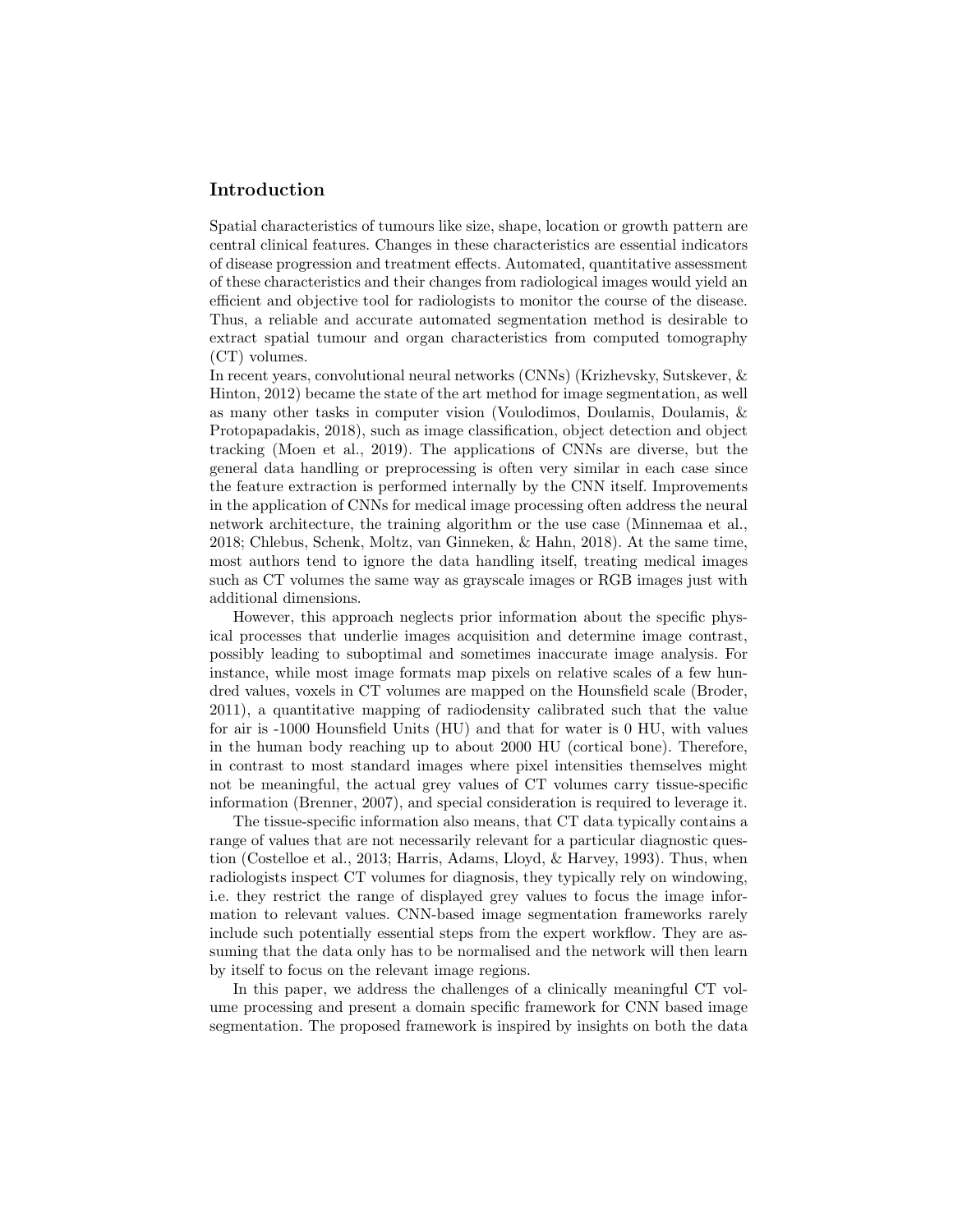acquisition process and the diagnostic process performed by the radiologist, addressing in particular the spatial information CT volumes and the use of the HU scale.

Our focus is not on the optimisation of the loss function on the whole dataset, but instead on obtaining a robust segmentation quality, independent of the differences in size and shape of the input volumes. For this reason, we also consider the standard deviation of the dice score as a measure of robustness for evaluation. If we use a segmentation model in an automated or semi-automated process in which the result of the segmentation is not directly analysed, particularly strong segmentation errors pose a problem because the user tends to rely on the segmentation model and only analyse the final result of the process. Therefore, our goal is to specifically address the demands of algorithms for CT processing in the clinical environment, where we require algorithms to process each volume consistently and without significant differences in the quality of the output.

We evaluated the framework with a mixed-scale dense convolutional neural network (MS-D Net) (Pelt & Sethian, 2017) with dilated convolutions and the nnU-Net (Isensee et al., 2018) with traditional scaling operations, which is a modified U-Net (Cicek, Abdulkadir, Lienkamp, Brox, & Ronneberger, 2015). We consider both a 2D-CNN and a 3D-CNN implementation for each architecture. Finally, we show an ensemble CNN, which allows combining the longitudinal information leveraged in 3D-CNNs with the proportionally higher value of each segmented voxel in the 2D-CNNs training process, resulting in more accurate results from a theoretical point of view. The typical assumption behind crossvalidation is that the data set is representative of yet to be seen real data, and the test or validation sample should also reflect this. Thus, we would usually balance all folds, so they contain typical samples and also possible outliers. But we want to assess how robust the trained models are and thus we do not randomly mix the folds. Instead, we assign each sample to a fold depending on the number and thickness of its slices. This way, we will always have samples in the test set that are independent of the training data, and we simulate the worst-case scenario for the application in the clinical environment. In order to make the results reproducible, we use open datasets for training and evaluation. We train and validate the CNN-models for kidney tumour segmentation on the dataset of the 2019 Kidney Tumor Segmentation Challenge (Heller et al., 2019). For the liver segmentation, we use the dataset of the CHAOS - Combined (CT-MR) Healthy Abdominal Organ Segmentation Challenge (Selver et al., 2019).

It seems like the rise of Deep Learning methods in medical image analysis has split the community into two factions: those who embrace such methods and those who do not trust them. We think that to apply Deep Learning in a clinical setting, the CNN architectures and the entire workflow for data processing and augmentation need to be adapted, requiring considerable knowledge of the diagnostic question and the imaging modality at hand. In this work, we want to show that in order to build clinically applicable CNN-based frameworks, we require different expertise and input from technical and medical domain experts.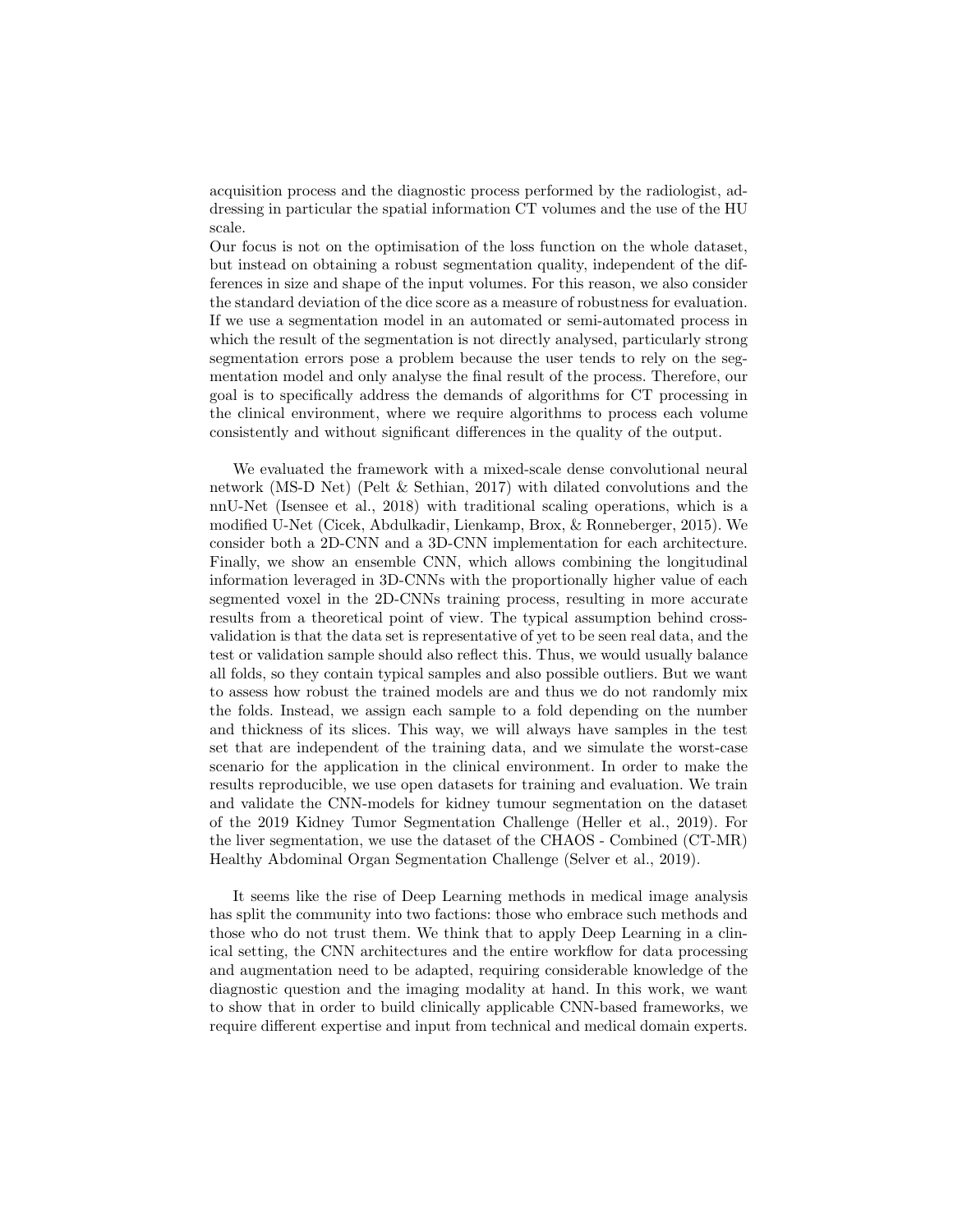## Method

In the following, we describe the data preprocessing and augmentation in section 1, the network architectures in section 1 and the training procedure in section 1. The preprocessing includes volume shape reduction and grey-value windowing. The proposed augmentation addresses the scarcity of data, with the aim of providing additional samples for the training procedure. For the CNN architectures we consider two models: one with dilated convolutions (MS-D) and one with traditional scaling operations (U-Net). We further explain the construction of the stacked CNN model. Subsequently, in section 1 the training procedure for the two considered architectures is described.

#### Preprocessing and Augmentation

In order to ensure an adequate data quality in the training process for each model, we adapt the data preprocessing and augmentation for CT data. The following description of preprocessing is tailored to the dataset of the KiTS Kidney Tumor Segmentation Challenge (Heller et al., 2019) and the dataset of the CHAOS - Combined (CT-MR) Healthy Abdominal Organ Segmentation Challenge (Selver et al., 2019), but can be applied to any other CT dataset with minor changes.

Image Preprocessing The image normalization is adapted from (Isensee et al., 2018) and further extended to make it more general and enable a more realistic normalization for real life applications.

We adapted the image normalisation from (Isensee et al., 2018) to better suit real-world applications. To reduce the complexity and optimise the dynamic range, we apply a windowing to each volume by clipping the voxels grey value range to a (0.6, 0.99) percentile range that corresponds to the window a radiologist would use for decision-making. For other segmentation problems, the percentiles must be adjusted to fit the intensity distribution of the relevant body parts (We show examples in Figure 1). We then normalise the windowed data using the z-score using the intensity statistics (mean, standard deviation) from only a random sample of the data set. Using the statistical information from the full dataset would be better but does not reflect the real conditions in a clinical environment.

In order to save costs and time and reduce exposure to radiation in CT acquisition, the radiologist typically confines a CT acquisition to the region of interest (ROI) (Figure 2). This ROI typically defined liberally not to miss an area that is potentially relevant to the diagnosis. Thus, in a clinical setting, the number of acquired slices in a CT volume considerably varies. This poses a challenge to the application of standard CNN pipelines which often assume a regular data sampling. To standardise the data, we decided to reduce each volume to 16 slices as we do not need to upsample volumes that contain only a few slices. Instead, our method selects slices at random from each volume, and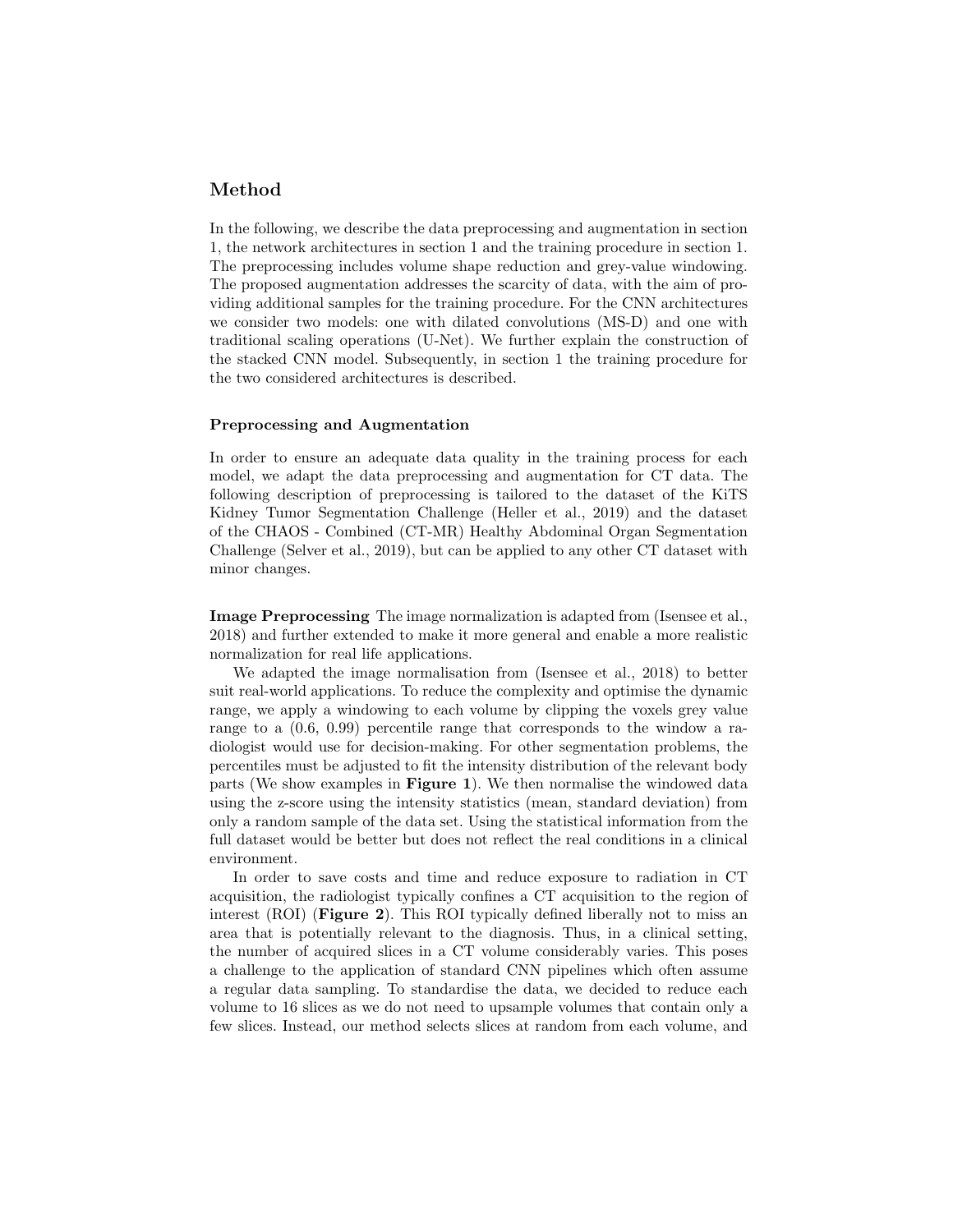

Fig. 1. Three examples for the use case oriented windowing ((A) Bone oriented windowing, (B) Organ oriented windowing, (C) Lung oriented windowing). The organ oriented windowing is applied in this work, while the other two examples would be used for the analysis of abnormalities in lung or bony structures in CT.

by repeating the sampling process per volume, we also get a simultaneous data augmentation effect. We exclude background slices during the training phase since these are also not considered in the test phase. We observed that increasing the number of slices did not yield better results, which is consistent with the observation that most CNNs only use a small semantic context for decision making (Hu, Shen, Albanie, Sun, & Wu, 2017; LaLonde & Bagci, 2018).

In order to save GPU memory, we downsampled each slice from 512 x 512 voxels to 128 x 128 voxels as in our experiments larger slice sizes did not yield better segmentation performance.

Image Augmentation As additional augmentation steps we used image noising with a normally distributed noise map, slice skipping, slice interpolation and a range shift to address potential variation in the CT acquisition process (Figure 2). We further rotated the images by a random angle (maximum of 16 degrees)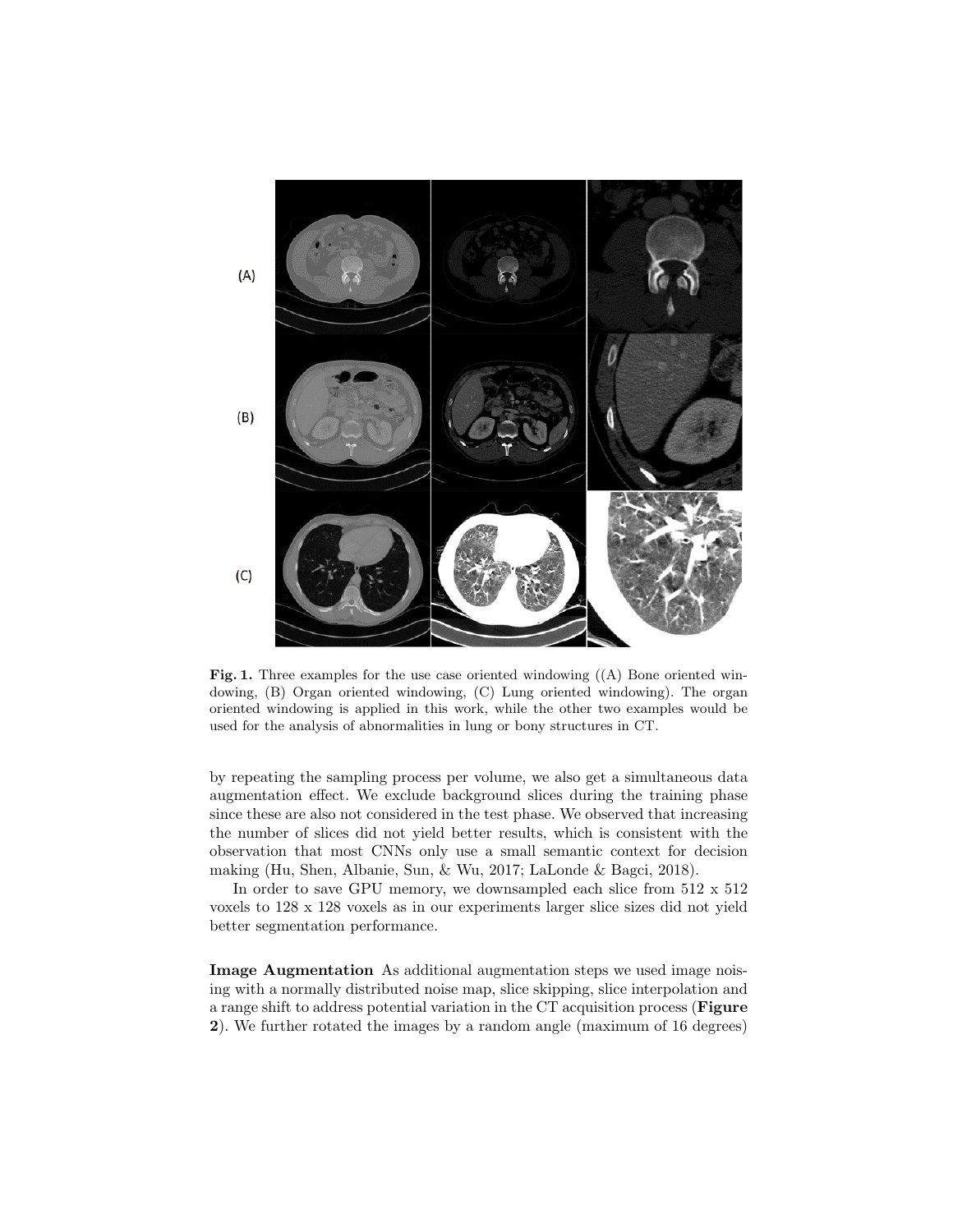

Fig. 2. CT scanning configuration, which poses challenges to the application of CNNs. The representation above presents the varying slice thickness, which allows mapping the same region of interest to a different number of slices. The representation below shows the varying size of volumes depending on the chosen region of interest.

to simulate the inevitable variability in patient positioning, that occurs in clinical routine despite fixation. These augmentation steps should more realistically model the expected data variation when applying the deep learning models in clinical practice.

### Architecture

To demonstrate the independence of our preprocessing and augmentation framework from the concrete underlying neural network architecture, we compared two conceptually different CNN models. The first architecture we consider here is a modified version of the widely-used U-Net called nnU-Net (Isensee et al., 2018). This architecture extends the original U-Net architecture (Cicek et al., 2015) by replacing batch normalization (Ioffe & Szegedy, 2015) with instance normalization (Ulyanov, Vedaldi, & Lempitsky, 2016) and ReLUs with LeakyReLU units of slope 1e-2 (Maas, Hannun, & Ng, 2013). As the second architecture, we chose the mixed-scale dense convolutional neural network (MS-D net) (Pelt & Sethian, 2017). We modified it in the same way as the U-Net to remove the influence of the activation function in our comparison. We have chosen these two rather extreme variants of CNNs to compare the traditional down- and upscaling flow with the parallel multi-scale approach using dilated convolutions.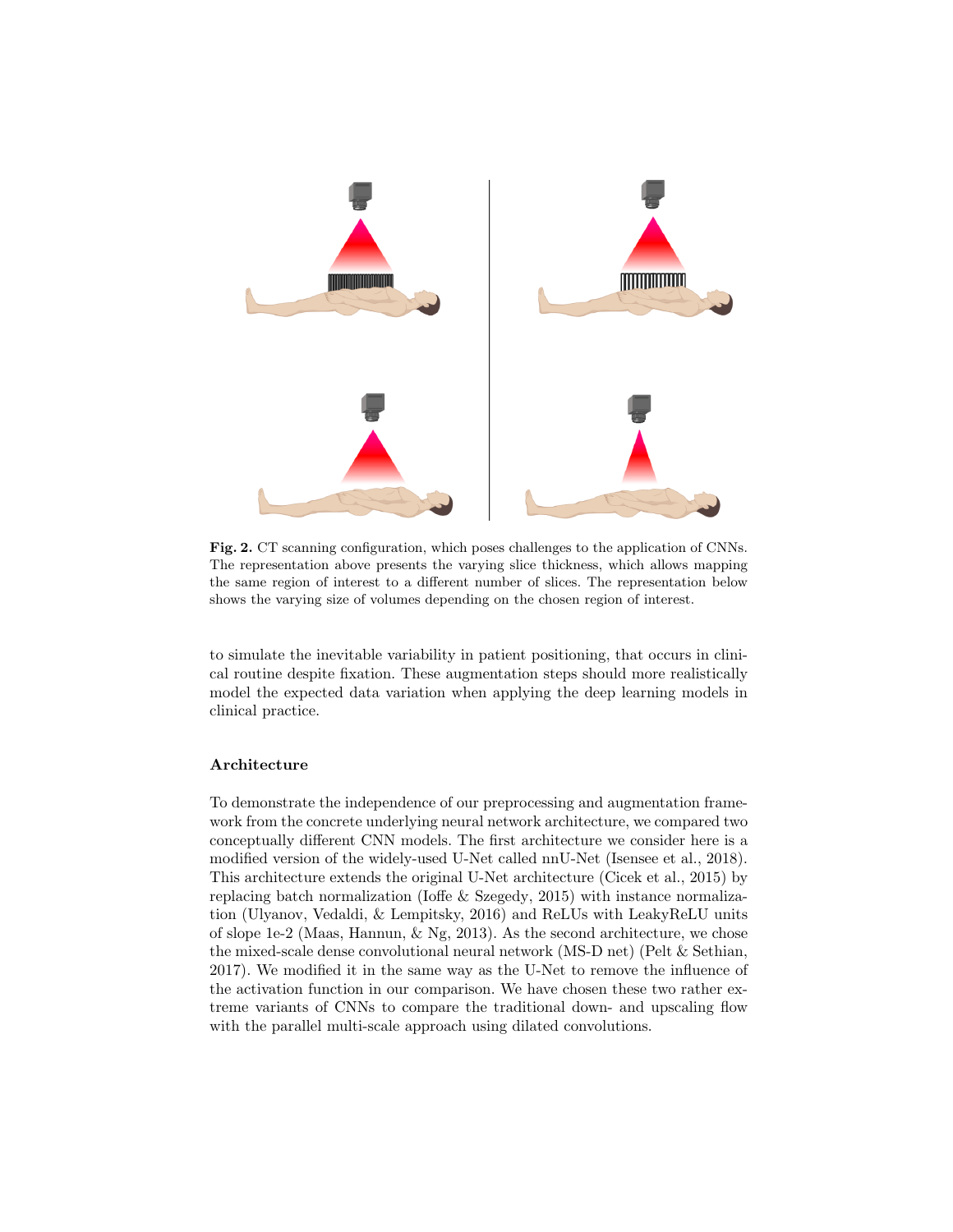In clinical diagnoses, the radiologist locates the tumour and relevant adjacent structures not only by examining the individual slice but also the adjacent slices. Thus, a 3D CNN might seem like the obvious choice in order to not lose the spatial information from the 3D context. However, previous work has clearly shown that 3D segmentation methods perform worse than 2D approach when the data is anisotropic (Baumgartner, Koch, Pollefeys, & Konukoglu, 2017; Isensee et al., 2017), which is regularly the case in medical imaging. Another reason why medical image segmentation with 3D CNNs often proves challenging is the variable number of slices per volume. The slice number depends on various external factors like body region under investigation, diagnostic question, different size of the subjects and other trade-offs between data quality, minimal scanning time and radiation exposure. Thus somewhat counterintuitively, 3DD CNNs do not necessarily perform better than 2D versions in many circumstances, and robust models should consider both options.

Here, we combined different models into a single, stacked CNN model to leverage the different strengths of each architecture as ensemble methods showed superior performance in several detection tasks (Dolz et al., 2017; Kamnitsas et al., 2018; Teramoto, Fujita, Yamamuro, & Tamaki, 2016). For the kidneytumour segmentation we stacked a set of 3D MS-D Nets trained to classify voxels into kidney and background (without a distinction between the healthy kidney tissue and the tumour tissue), and a set of 2D nnU-Nets trained to perform classification into healthy tissue, tumour and background. For the liver segmentation, both models perform binary classification of voxels into liver and background.

#### Training

We trained all networks independently from scratch. The overall training procedure shown in Algorithm 1 was implemented in Python with Tensorflow 1.14 and performed on an IBM Power System Accelerated Compute Server (AC922) with two NVIDIA Tesla V100 GPUs. This setup allowed us to parallelise the experiments, but our proposed approach also works on typical systems with an NVIDIA GTX 1080.

In each epoch, the volumes of a randomly selected batch are preprocessed and augmented (lines 9-12). We used a batch size of 28 for the 2D networks, while we had to reduce the batch size to 1 (stochastic gradient descent) for the 3D versions of the modified architectures. We use data augmentation in 80 per cent of the training batches for 3D and 90 per cent of training batches in 2D. We applied the intensity range shift to 20 per cent of data in both cases.

To update the weights  $\theta_i$  of the neural network function f, we used the ADAM optimisation with the parameter configuration proposed in (Kingma & Ba, 2014). Our loss function  $L$  (line 16 in **Algorithm 1**) is a combination of the Tanimoto loss  $L_{Tanimoto}$  and the categorical crossentropy  $L_{CE}$ , weighted by  $\alpha = 0.6$  and  $\beta = 0.4$  respectively. The Tanimoto loss is implemented as shown in equation 1, where  $\hat{y} \in \hat{Y}$  denotes the set of predicted voxel-wise annotations and  $y \in Y$  denotes the set of ground truth voxel-wise annotations. The advantage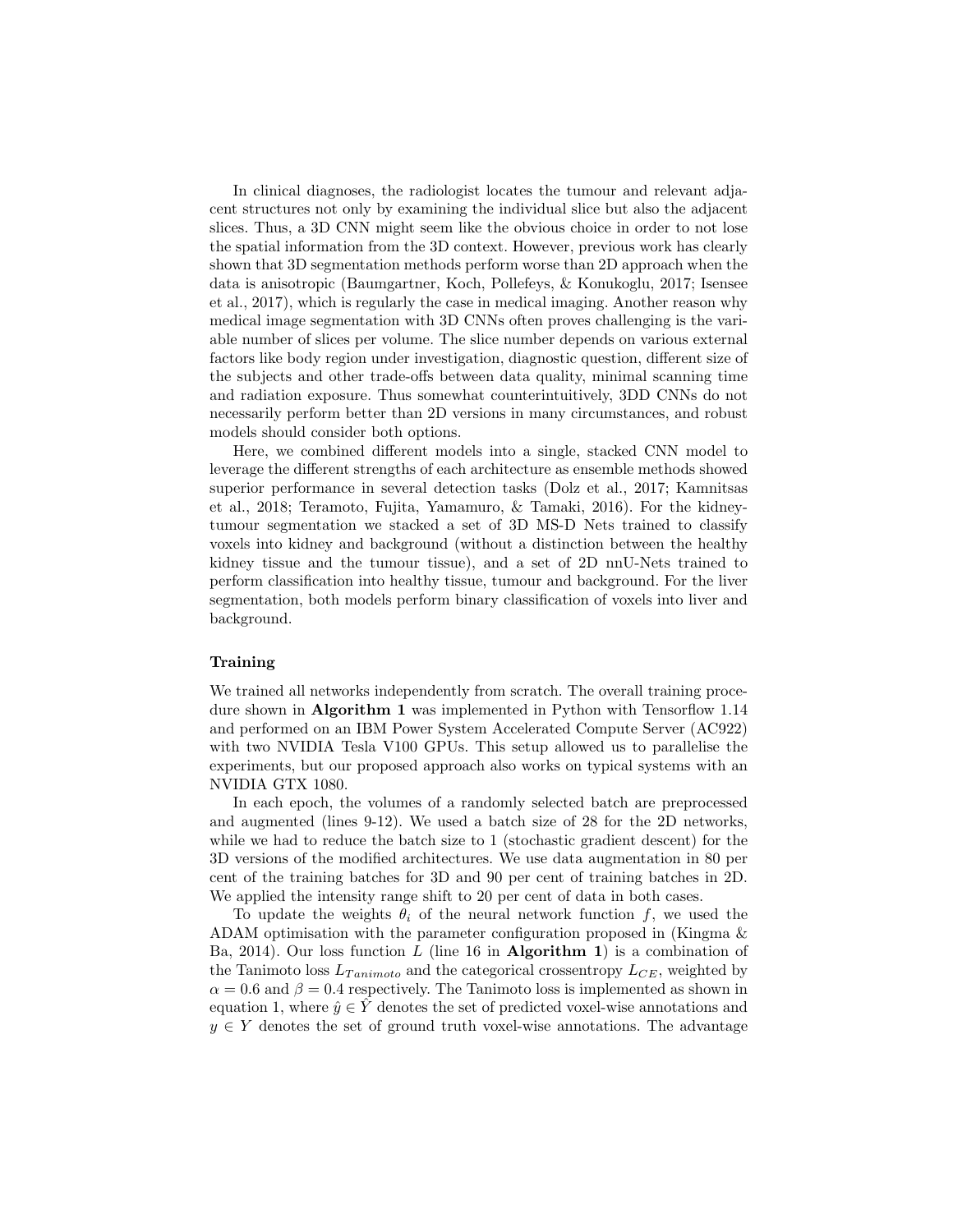Algorithm 1 Training procedure

1: Initialize network f with random weights  $\theta_0$ 2: Initialize validation data  $V_{validate}$ 3: Initialize batch size  $n$ 4: Assume standard deviation  $\sigma$ 5: Select windowing percentile P 6: repeat 7: repeat 8: Select random volume v 9: Windowing $(v, P_v)$ 10: Normalization $(v, \sigma)$ 11: Augmentation of v 12: Downsampling and slide reduction of v 13:  $V_{batch} \leftarrow v$ 14: **until** Number of v in  $V_{batch} = n$ 15:  $V_{batch, \hat{y}} = f(V_{batch, x}; \theta_i)$ 16:  $L_i = L_{Tanimoto}(V_{batch, \hat{y}}, V_{batch, y})^{\alpha} + L_{CE}(V_{batch, \hat{y}}, V_{batch, y})^{\beta}$ 17:  $\theta_{i+1} = \text{ADAM}(L_i, \theta_i)$ 18:  $L_{validation} = \text{Validate}(f(V_{validation}, \theta_{i+1}, V_{validate,y}))$ 19: until Convergence of  $L_{validation}$ 

of the Tanimoto coefficient is that it treats each class independently and is thus particularly suitable for problems with a high class imbalance which is typically the case in medical imaging. However, this also leads to a maximum error if a particular class does not occur in the current sample. This effect is attenuated by the smooth factor *smooth*. We empirically chose a small *smooth* of  $1e-5$ . A more detailed discussion is given in (Kayalibay, Jensen, & van der Smagt, 2017).

$$
L_{Tanimoto}(\hat{Y}, Y) = 1 - \frac{\hat{Y}Y + smooth}{|\hat{Y}|^2 + |Y|^2 - \hat{Y}Y + smooth}
$$
\n(1)

## Evaluation

We compared the augmentation of our framework to the multidimensional image augmentation method from (DeepMind Health Research Team, 2018) implemented in TensorFlow (an illustration of the different experiments is shown in Figure 3). Since the normalisation and the windowing of the CT volume has a strong influence on the cropping and selection of slices, we used the same preprocessing for both augmentation methods. We implemented both CNN architectures in a 2D and 3D version and evaluated each model in a 5-fold crossvalidation. To include the influence of edge cases in our validation, we sorted the data according to the number of slices, so the models were always validated on CT volumes that did not occur in the training data set in a similar form. We numerically evaluated the model predictions volume-wise using the Dice score, as shown in equation 2 using the same annotation as in equation 1. We report the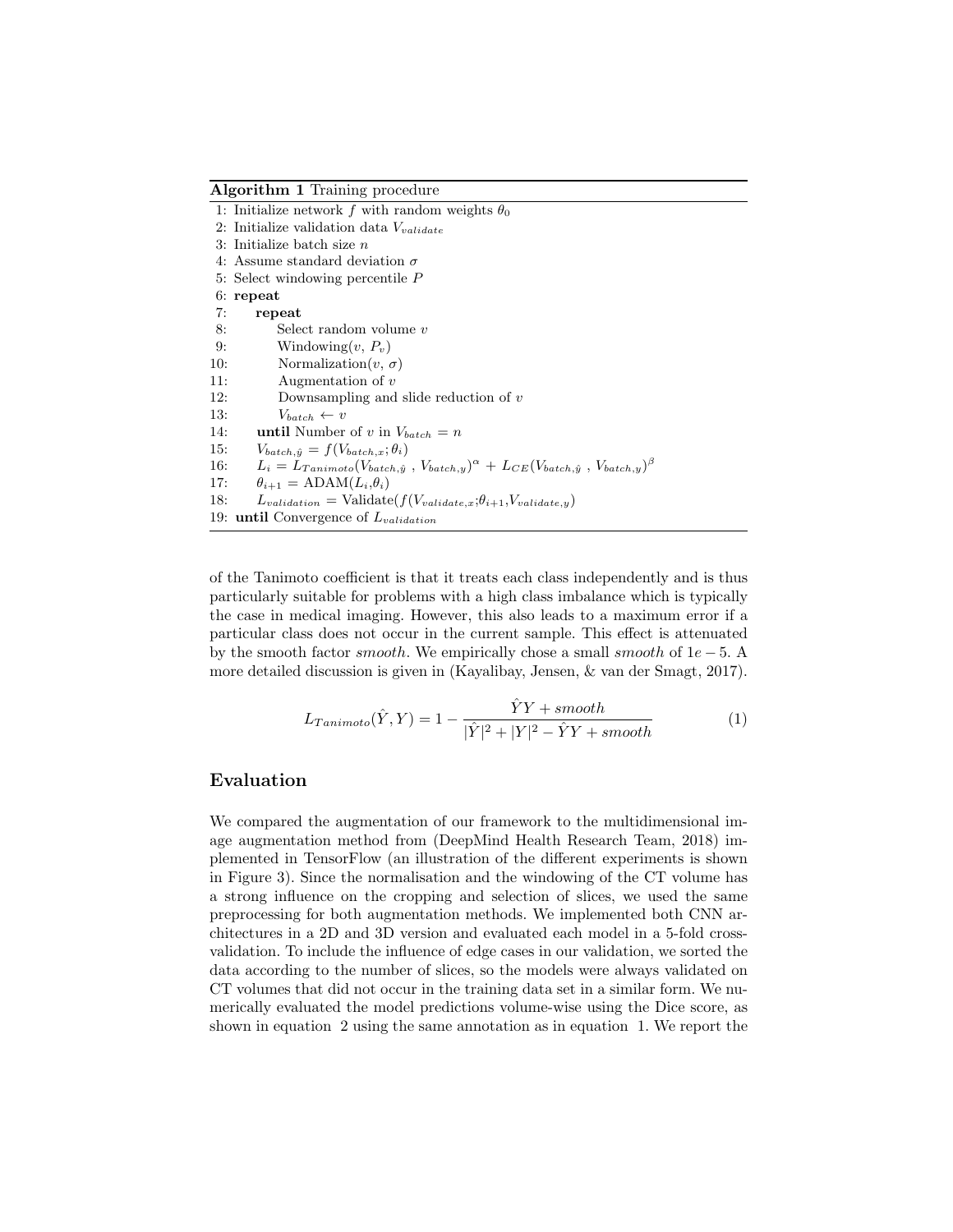

Fig. 3. Overview of the workflows considered in the experiments. We switch three parts of the workflow: (A) Input dimensionality, (B) Augmentation toolkit, (C) Convolutional Neural Network. This figure does not include the experiment with the ensemble model.

resulting scores averaged over volumes and cross-validation folds for the kidney tumour segmentation in table 1 and for the liver segmentation in table 2.

$$
s_{Dice}(\hat{Y}, Y) = \frac{2\hat{Y}Y}{|\hat{Y}|^2 + |Y|^2}
$$
\n(2)

The results show that the average prediction performance of models trained with CT-specific image augmentation is on par with the performance of models using multidimensional augmentation. However, the CT-specific preprocessing yields stable results whose standard deviation is an order of magnitude lower than the state-of-the-art multidimensional approach from (DeepMind Health Research Team, 2018). Our results also confirm the empirical findings that including 3D spatial information in models does not necessarily lead to a better segmentation performance for anisotropic data.

Regarding the different architectures, we found varying results. For the kidney segmentation task, we found that the 3D MS-D Net shows fewer background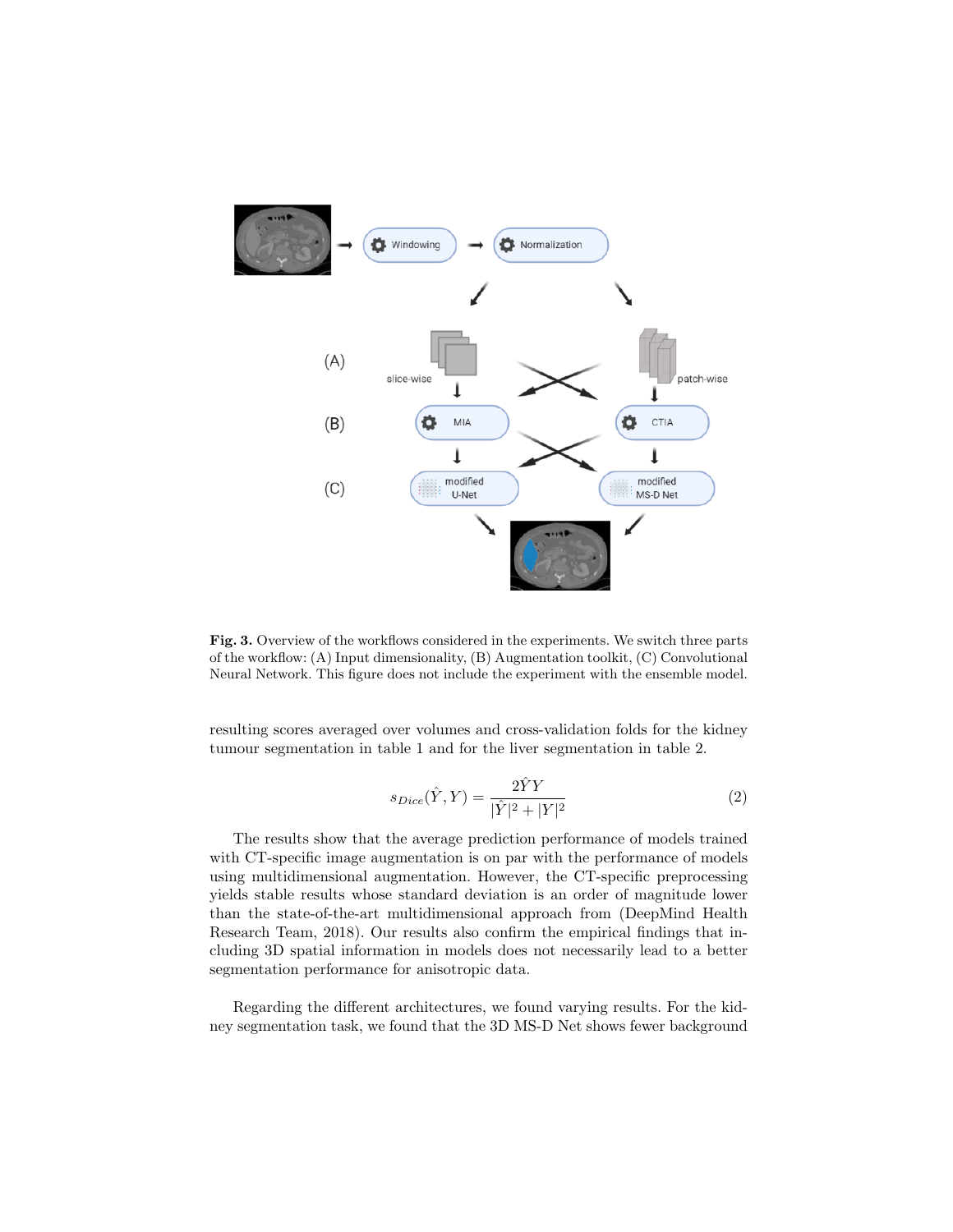Table 1. Results for the kidney tumor segmentation: Total Dice scores are reported (mean  $\pm$  stdv.) for each segmentation class, the different architectures and input dimensionalities (2D and 3D). Each approach is validated with the multidimensional image augmentation (MIA) for Tensorflow and with our CT-specific image augmentation (CTIA).

|                                                                                          | Kidney                                                   | Tumor                                                 | Total |
|------------------------------------------------------------------------------------------|----------------------------------------------------------|-------------------------------------------------------|-------|
| $nnU-Net + MIA$                                                                          | 2D $0.962 \pm 0.006$ $0.840 \pm 0.013$ $0.929 \pm 0.009$ |                                                       |       |
| $\text{lnnU-Net} + \text{CTIA}$                                                          | 2D $0.961 \pm 0.001$ $0.844 \pm 0.007$ $0.931 \pm 0.002$ |                                                       |       |
| $nnU-Net + MIA$                                                                          | 3D $0.960 \pm 0.012$ $0.839 \pm 0.021$ $0.929 \pm 0.014$ |                                                       |       |
| $\text{lnnU-Net} + \text{CTIA}$ 3D $0.960 \pm 0.002$ $0.841 \pm 0.008$ $0.925 \pm 0.003$ |                                                          |                                                       |       |
| $MS-D Net + MIA$ 2D $0.950 \pm 0.011$ $0.774 \pm 0.022$ $0.913 \pm 0.014$                |                                                          |                                                       |       |
| $MS-D Net + CTIA 2D 0.950 \pm 0.001 0.779 \pm 0.009 0.914 \pm 0.003$                     |                                                          |                                                       |       |
| $MS-D Net + MIA$ 3D $0.947 \pm 0.012$ $0.764 \pm 0.024$ $0.906 \pm 0.018$                |                                                          |                                                       |       |
| $\vert$ MS-D Net + CTIA 3D 0.948 $\pm$ 0.002 0.765 $\pm$ 0.009 0.907 $\pm$ 0.003         |                                                          |                                                       |       |
| Stacked CNN                                                                              |                                                          | $0.968 \pm 0.001$ $0.845 \pm 0.004$ $0.947 \pm 0.002$ |       |

errors in binary segmentation. These findings indicate that this multi-scale architecture can detect whole objects very well, but the finer distinction between foreground classes (kidney and tumour tissue) works comparatively poorly. For liver segmentation, we found that the MS-D Net generally led to more segmentation errors. However, the MS-D Net errors are typically independent of the segmentation errors of the U-Net approach. In particular, slices with only small regions of interest (shown in Figure 4) pose a challenge.

Since the errors of the MS-D Net are complementary to the errors of the nnU-Net for both cases, a stacked CNN leads to consistently better results, as it can learn to balance the strengths and weaknesses of the different models. Here, we constructed a stacked CNN consisting of a set of 3D MS-D Nets and a set of 2D nnU-Nets trained with CT-specific image augmentation. For each set, we selected the top-5 models based on their validation score in the previous experiment. The stacked ensemble of neural network predictor consistently delivered the most accurate and stable predictions by combining the different individual strengths of their members (see table 1 and 2).

## Conclusion

In this work, we propose a robust machine learning framework for medical image segmentation addressing the specific demands of CT images for clinical applications. Our analysis focused on the often neglected influence of preprocessing and data augmentation on segmentation accuracy and stability. We systematically evaluated this framework for two different state-of-the-art CNN architectures and 2D and 3D input data, respectively.

In line with previous findings (Baumgartner et al., 2017; Isensee et al., 2017), our results show that 3D spatial information does not necessarily lead to better segmentation performance in particular concerning detailed, small-scale image structures. In our experiments, the kind of segmentation errors varied between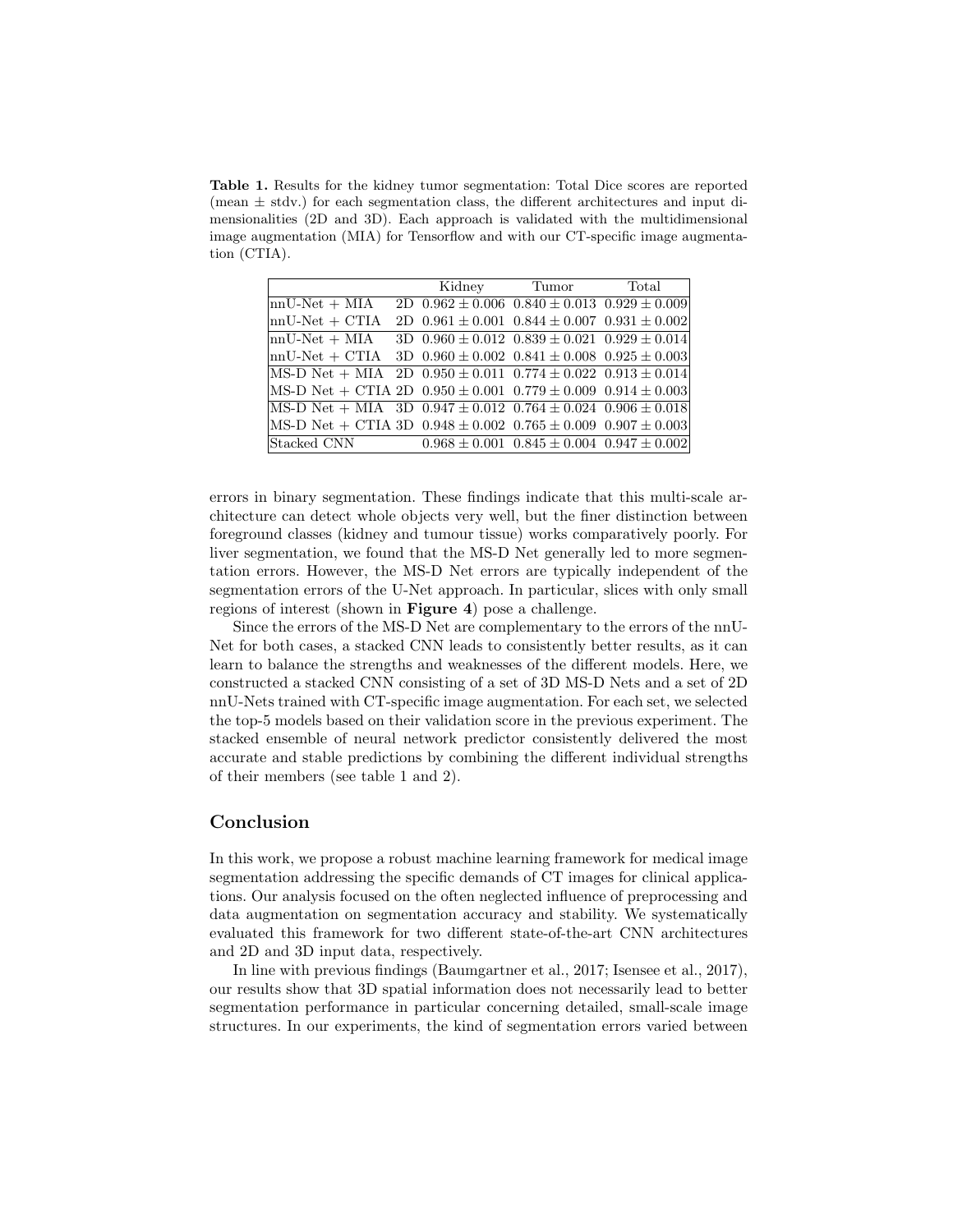**Table 2.** Results for liver segmentation: Total Dice score (mean  $\pm$  stdv.) for the different architectures and input dimensionalities (2D and 3D). Each approach is validated with the multidimensional image augmentation (MIA) for Tensorflow and with our CT-specific image augmentation (CTIA).

|                                       | Total                      |
|---------------------------------------|----------------------------|
| $nnU-Net + MIA$                       | $2D \t0.974 \pm 0.031$     |
| $nnU-Net + CTIA$                      | $2D \t0.978 \pm 0.001$     |
| $\text{nnU-Net} + \text{MIA}$         | $3D \quad 0.941 \pm 0.027$ |
| $nnU-Net + CTIA$ 3D $0.944 \pm 0.014$ |                            |
| MS-D Net + MIA 2D $0.961 \pm 0.032$   |                            |
| MS-D Net + CTIA 2D $0.964 \pm 0.002$  |                            |
| MS-D Net + MIA 3D $0.942 \pm 0.037$   |                            |
| MS-D Net + CTIA 3D $0.942 \pm 0.004$  |                            |
| Stacked CNN                           | $0.980 \pm 0.001$          |



Fig. 4. Examples of challenging 2D segmentation cases for liver segmentation (top) and kidney tumor segmentation (bottom).

neural network models, and we showed that a stacked CNN model combining a top-n selection from each model indeed outperformed all other approaches considered in this work. Thus, our findings clearly suggest an ensemble approach as an effective way to achieve more robust and thus, reliable performance in a routine setting. Most importantly, our work that our domain-specific data preprocessing scheme yields highly robust segmentation results with an order of magnitude lower variation between samples while maintaining the same aver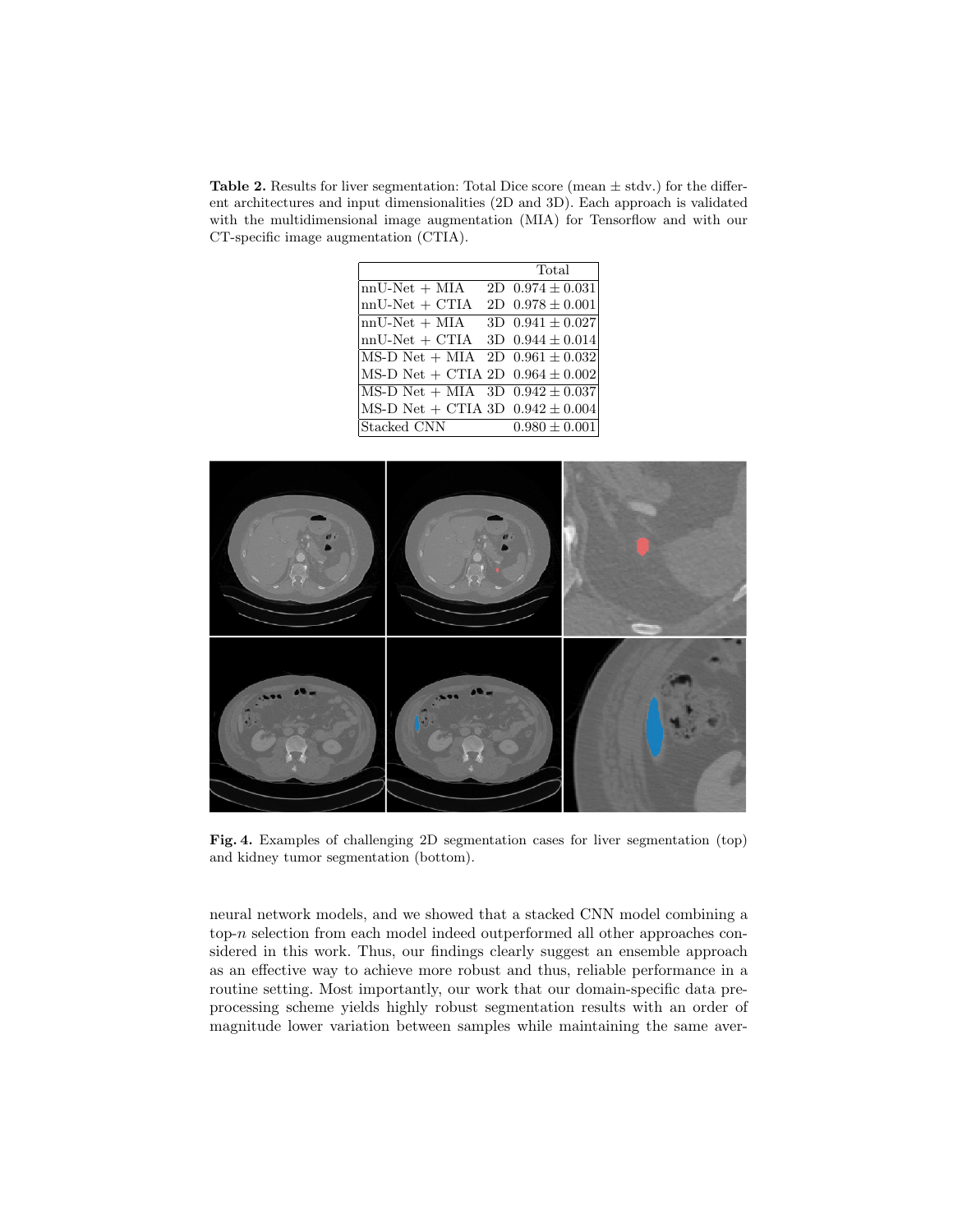age segmentation accuracy as the general-purpose approach independent of the underlying CNN architecture.

Existing clinical nephrometry scores have a poor predictive power (Heller et al., 2019) and massively reduce the underlying information contained in CT volumes. The improved characterisation of kidney tumours through a more efficient, objective and reliable segmentation, should yield better clinical evaluation, better prediction of clinical outcomes, and ultimately a better treatment of the underlying pathology. In our view, to pave the way to routine clinical applications of machine learning methods for diagnostic decision support, we must focus on improving the robustness and reliability of our segmentation methods. As a first step, our work addresses fundamental methodological challenges in automated segmentation of CT volumes for medical use, to yield reliable organ and tumour segmentation.

## References

- Baumgartner, C., Koch, L., Pollefeys, M., & Konukoglu, E. (2017). An exploration of 2d and 3d deep learning techniques for cardiac mr image segmentation.  $arXiv:1709.04496$  [cs.CV], 1709.04496.
- Brenner, J. (2007). Computed tomography an increasing source of radiation exposure. New England Journal of Medicine, 357(22), 2277–2284. doi: https://doi.org/doi:10.1056/nejmra072149
- Broder, J. (2011). Chapter 9 imaging of nontraumatic abdominal conditions. Elsevier.
- Chlebus, G., Schenk, A., Moltz, J., van Ginneken, B., & Hahn, H. (2018). Automatic liver tumor segmentation in ct with fully convolutional neural networks and object-based postprocessing. Nature - Scientific Reports, 8 .
- Cicek, O., Abdulkadir, A., Lienkamp, S., Brox, T., & Ronneberger, O. (2015). 3d u-net: Learning dense volumetric segmentation from sparse annotation. Medical Image Computing and Computer-Assisted Intervention (MICCAI) - LNCS, 9901 .
- Costelloe, C. M., Chuang, H., Chasen, B., Pan, T., Fox, P., Bassett, R., & Madewell, J. (2013). Bone windows for distinguishing malignant from benign primary bone tumors on fdg pet/ct. J Cancer,  $\frac{1}{7}$ , 524-530. doi: https://doi.org/doi:10.7150/jca.6259
- DeepMind Health Research Team. (2018). Multidimensional (2d and 3d) image augmentation for tensorflow. Retrieved 2019- 04-30, from https://github.com/deepmind/multidim-imageaugmentation/blob/master/doc/index.md
- Dolz, J., Desrosiers, C., Wang, L., Yuan, J., Shen, D., & Ayed, I. (2017). Deep cnn ensembles and suggestive annotations for infant brain mri segmentation.  $arXiv:1712.05319$   $[cs.CV], 1712.05319$ .
- Harris, K., Adams, H., Lloyd, D., & Harvey, D. (1993). The effect on apparent size of simulated pulmonary nodules of using three standard ct window settings. Clinical Radiology, 47, 241-244.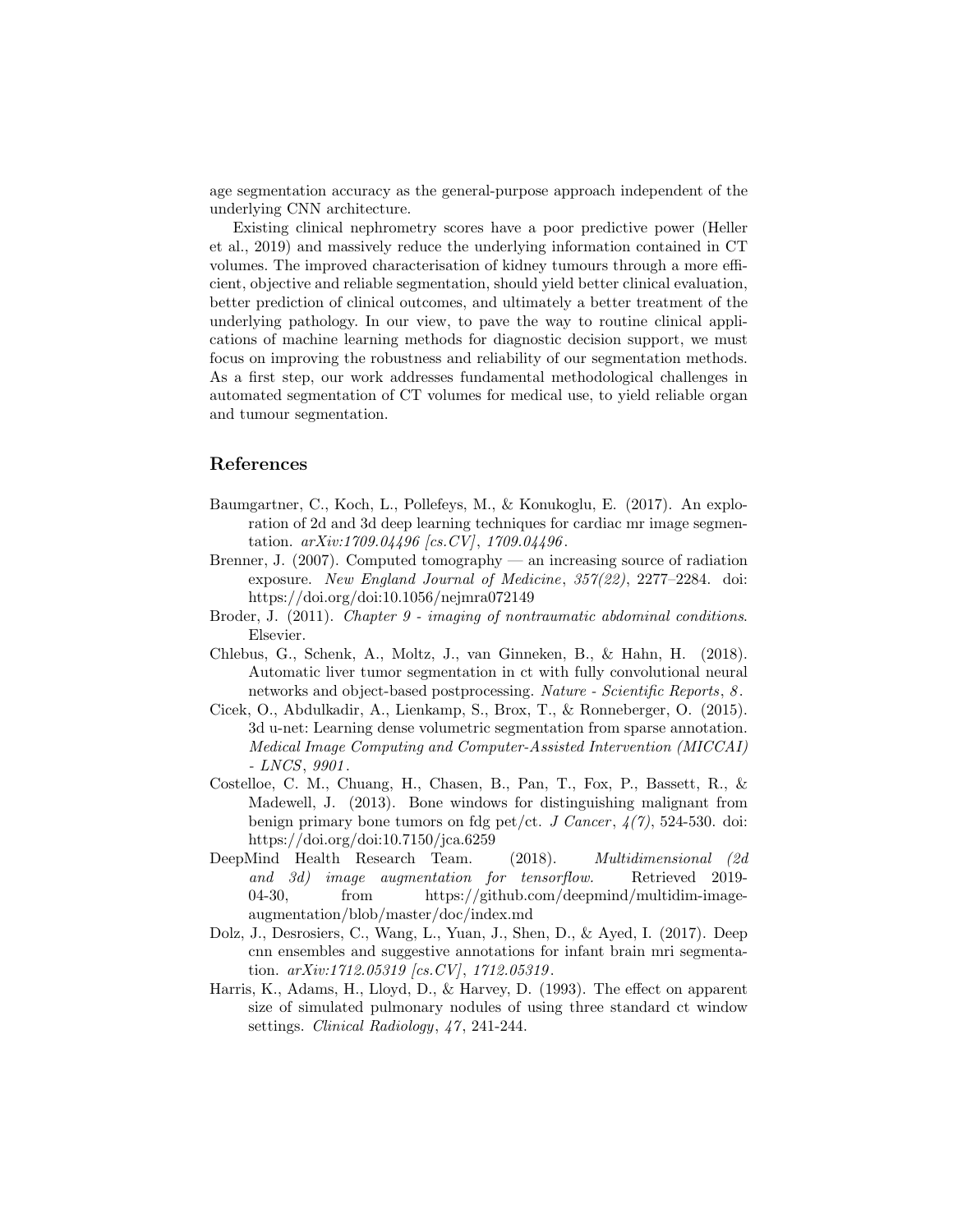- Heller, N., Sathianathen, N., Kalapara, A., Walczak, E., Moore, K., Heather Kaluzniak, H., ... Weight, C. (2019). The kits19 challenge data: 300 kidney tumor cases with clinical context, ct semantic segmentations.  $arXiv: 1904.00445$  [q-bio. QM], 1904.00445.
- Hu, J., Shen, L., Albanie, S., Sun, G., & Wu, E. (2017). Squeeze-and-excitation networks.  $arXiv:1709.01507$  [cs.CV], 1709.01507.
- Ioffe, S., & Szegedy, C. (2015). Batch normalization: Accelerating deep network training by reducing internal covariate shift.  $arXiv:1502.03167$  [cs. LG], 1502.03167 .
- Isensee, F., Jaeger, P., Full, P., Wolf, I., Engelhardt, S., & Maier-Hein, K. (2017). Automatic cardiac disease assessment on cine-mri via time-series segmentation and domain specific features.  $arXiv:1707.00587$  [cs. CV], 1707.00587.
- Isensee, F., Petersen, J., Klein, A., Zimmerer, D., Jaeger, P., Kohl, S., . . . Maier-Hein, K. (2018). nnu-net: Self-adapting framework for u-net-based medical image segmentation.  $arXiv:1809.10486$  [cs. CV], 1809.10486.
- Kamnitsas, K., Bai, W., Ferrante, E., McDonagh, S., Sinclair, M., Pawlowski, N., ... Glocker, B. (2018). Ensembles of multiple models and architectures for robust brain tumour segmentation. Brainlesion: Glioma, Multiple Sclerosis, Stroke and Traumatic Brain Injuries.
- Kayalibay, B., Jensen, G., & van der Smagt, P. (2017). Cnn-based segmentation of medical imaging data. arXiv:1701.03056 [cs.CV], 1701.03056 .
- Kingma, D., & Ba, J. (2014). Adam: A method for stochastic optimization. arXiv:1412.6980 [cs.LG], 1412.6980 .
- Krizhevsky, A., Sutskever, I., & Hinton, G. (2012). Imagenet classification with deep convolutional neural networks. Advances in Neural Information Processing Systems (NIPS 2012), 25 , 1097-1105.
- LaLonde, R., & Bagci, U. (2018). Capsules for object segmentation.  $arXiv:1804.04241$  [stat.ML],  $1804.04241$ .
- Maas, A., Hannun, A., & Ng, A. (2013). Rectifier nonlinearities improve neural network acoustic models. International Conference on Machine Learning  $(ICML).$
- Minnemaa, J., van Eijnatten, M., Kouw, W., Diblen, F., Mendrik, A., & Wolff, J. (2018). Ct image segmentation of bone for medical additive manufacturing using a convolutional neural network. Computers in Biology and Medicine, 103 , 130-139.
- Moen, E., Bannon, D., Kudo, T., Graf, W., Covert, M., & Van Valen, D. (2019). Deep learning for cellular image analysis. Nature Methods. doi: https://doi.org/doi:10.1038/s41592-019-0403-1DO9
- Pelt, D., & Sethian, J. (2017). A mixed-scale dense convolutional neural network for image analysis. *PNAS*, 115 (2), 254-259. doi: https://doi.org/doi:10.1073/pnas.1715832114
- Selver, A., Uenal, G., Dicle, O., Gezer, S., Baris, M., Aslan, S., . . . Kazaz, E. (2019). Chaos - combined (ct-mr) healthy abdominal organ segmentation. In The ieee international symposium on biomedical imaging *(isbi)*.
- Teramoto, A., Fujita, H., Yamamuro, O., & Tamaki, T. (2016). Automated